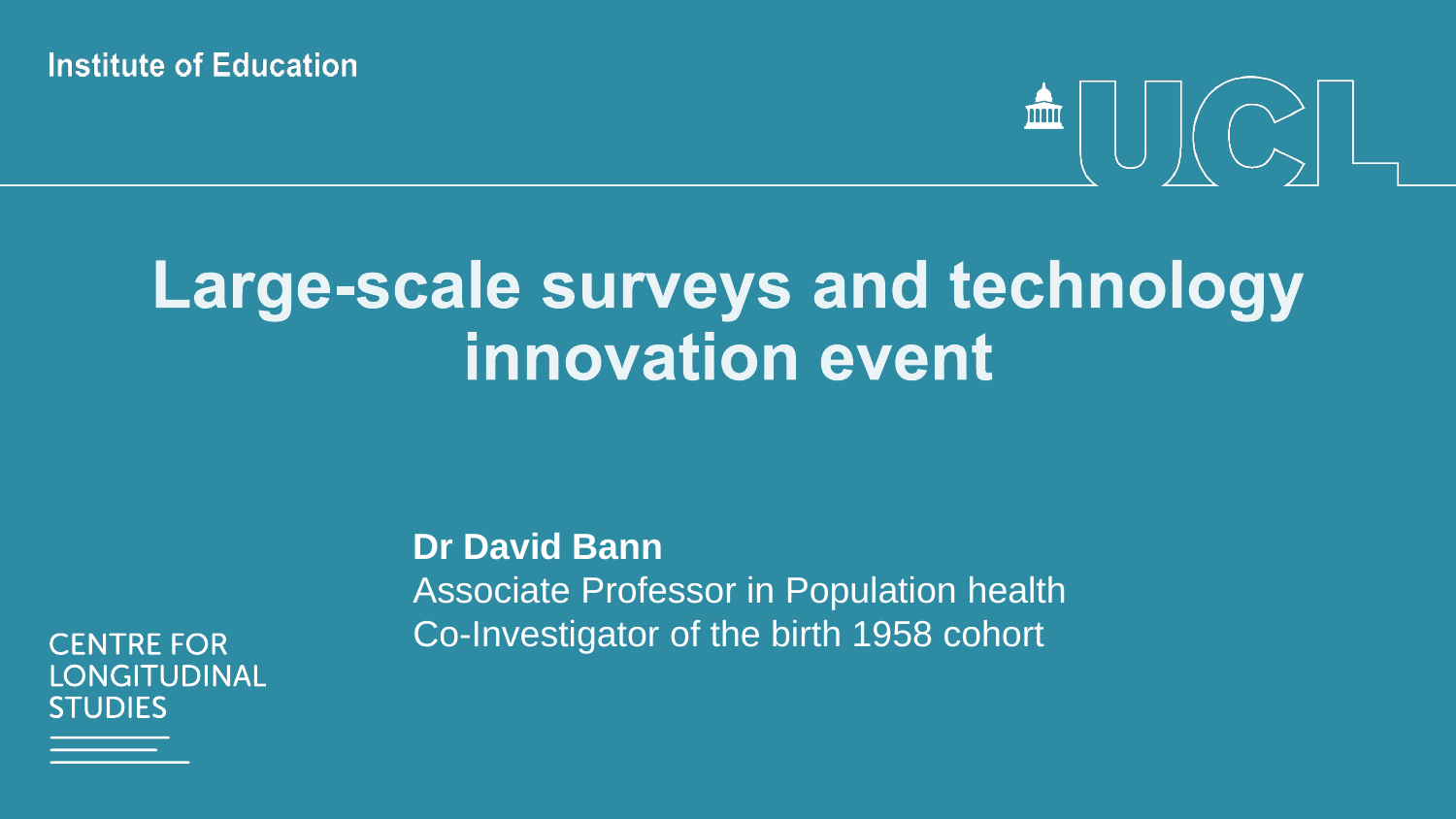## Thanks to our funders and host institution





**Funded by** 

www.esrc.ac.uk

**Hosted by** www.ucl.ac.uk/ioe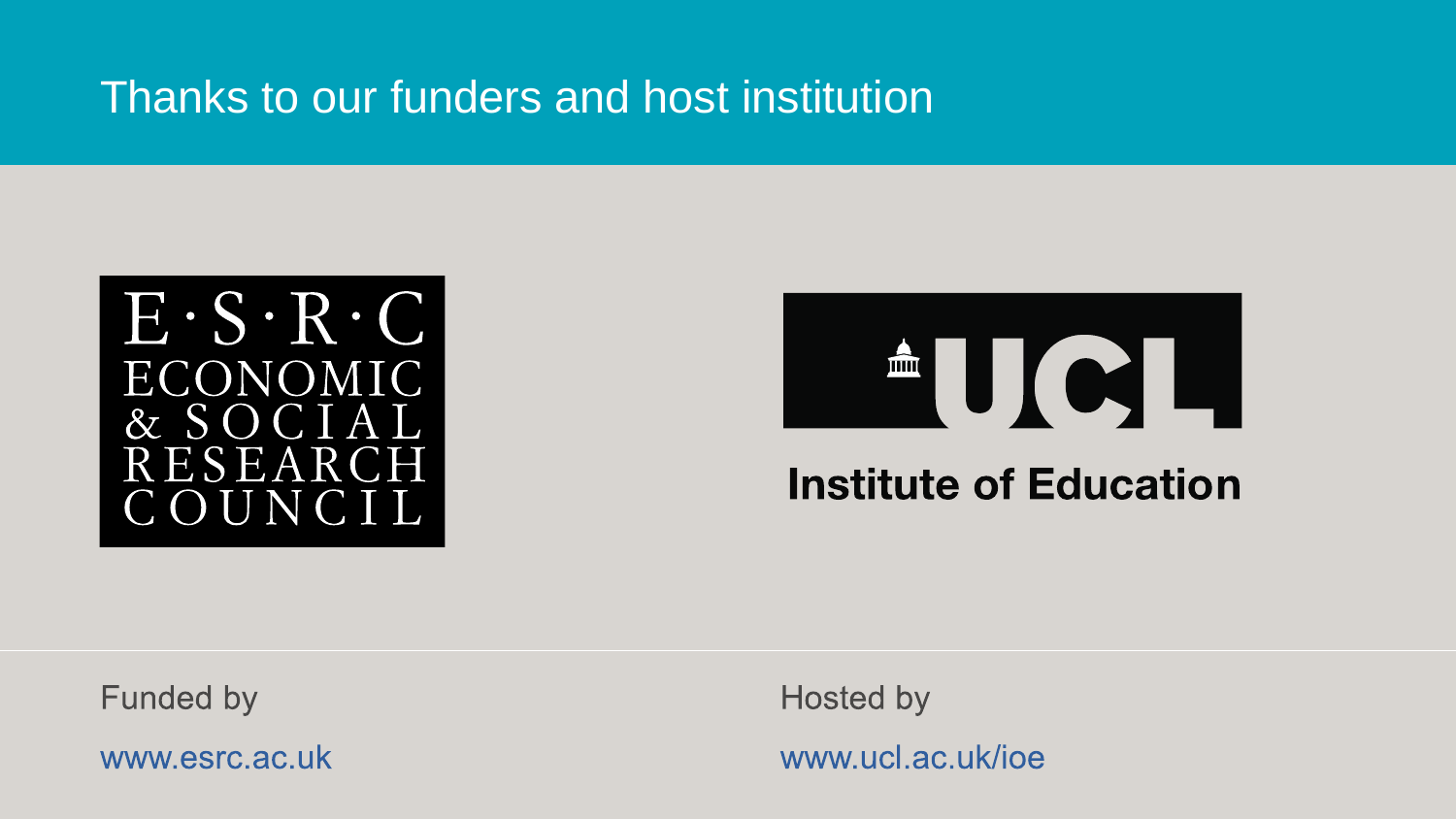#### ...and event funders







**AUCL** 

COLLABORATIVE SOCIAL SCIENCE **DOMAIN** 

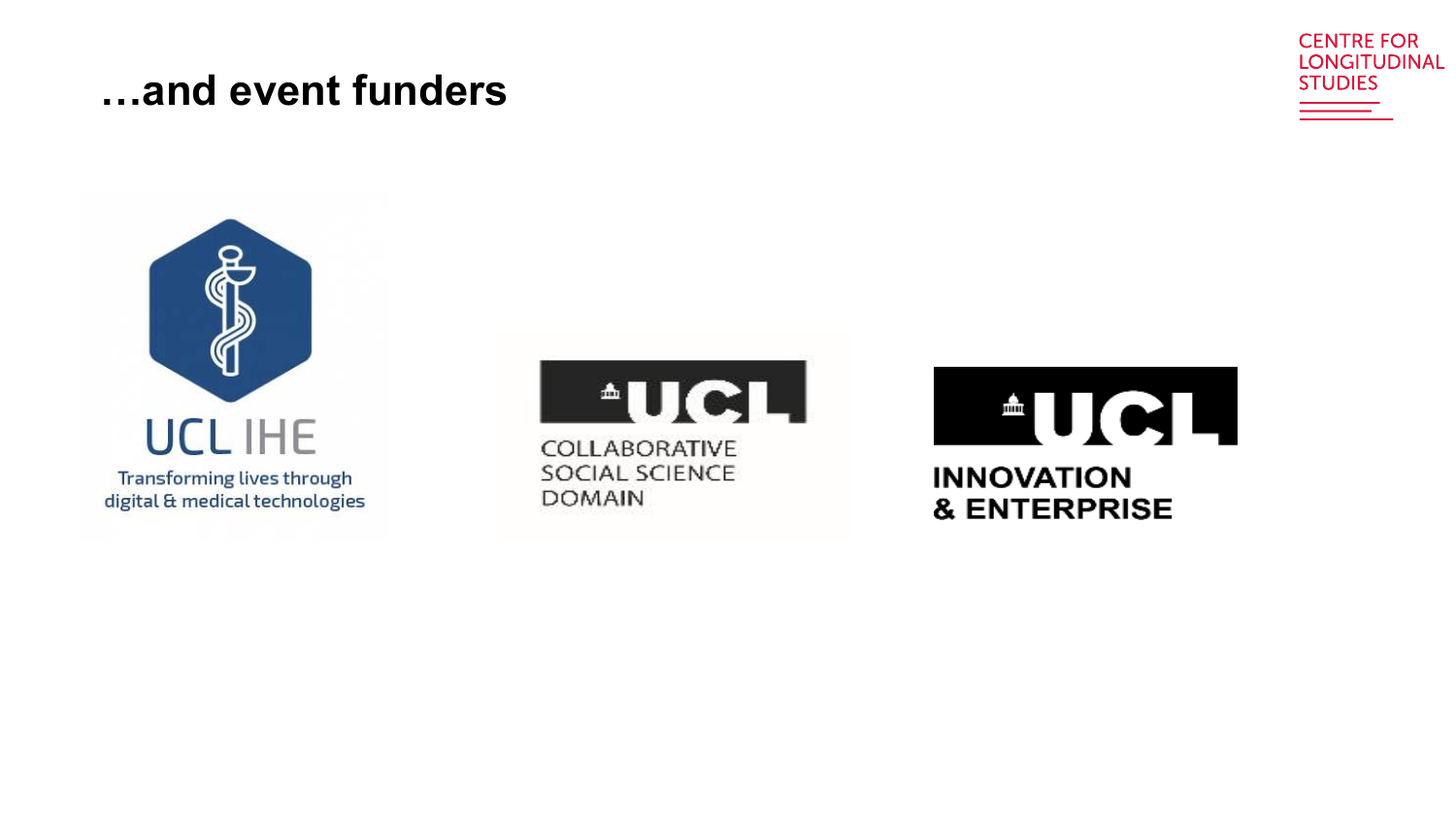## Introduction + purpose of this event

GITUDINAL

- **Interest in encouraging commercial + academic collaboration**
- **Ensure cohorts are on cutting edge of technology (+science!)** 
	- e.g. note interest in this event
- $\blacksquare$  Aim of today = facilitate this
	- Technologists & scientists, from both academic and commercial sectors
	- **Explore new technologies that could be incorporated into large-scale surveys** (cohorts) – presentations & demos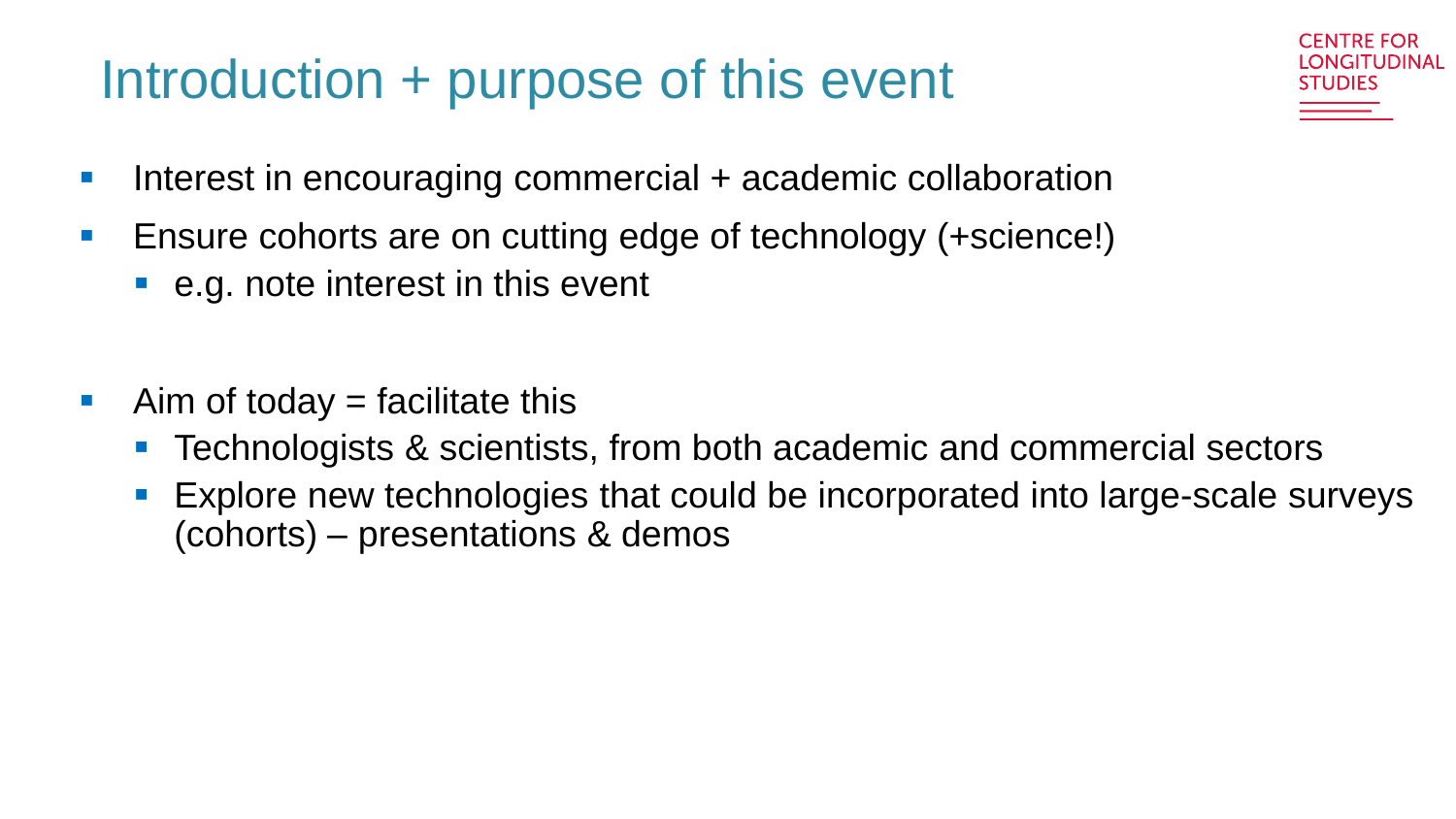## Brief overview of large-scale studies (cohorts)

- Large (5-17k) & nationally representative, decades of follow-up
	- Data collected historically via surveys, but increasingly developing (eg, web surveys, wearables, data linkages)
- Used in multiple disciplines eg, health, social science
	- Thousands of papers + key role in science
	- Policy informing findings
- Ongoing collaborative endeavours
	- Scientific, survey, data management, comms expertise



## The future? Enormous potential



#### [Cohort studies @](https://www.ucl.ac.uk/research/domains/populations-and-lifelong-health/research/cohorts/cohorts-at-ucl) UCL Cohort studies @ UCL Cohort studies @ UCL

| <b>UKHLS 2016-18</b> | <b>UKHLS Wave 8</b> |
|----------------------|---------------------|
| <b>UKHLS 2015-17</b> | <b>UKHLS Wave 7</b> |
| <b>UKHLS 2014-16</b> | <b>UKHLS Wave 6</b> |
| <b>UKHLS 2013-15</b> | <b>UKHLS Wave 5</b> |
| <b>UKHLS 2012-14</b> | <b>UKHLS Wave 4</b> |
| <b>UKHLS 2011-13</b> | <b>UKHLS Wave 3</b> |
| <b>UKHLS 2010-12</b> | <b>UKHLS Wave 2</b> |
| <b>UKHLS 2009-11</b> | <b>UKHLS Wave 1</b> |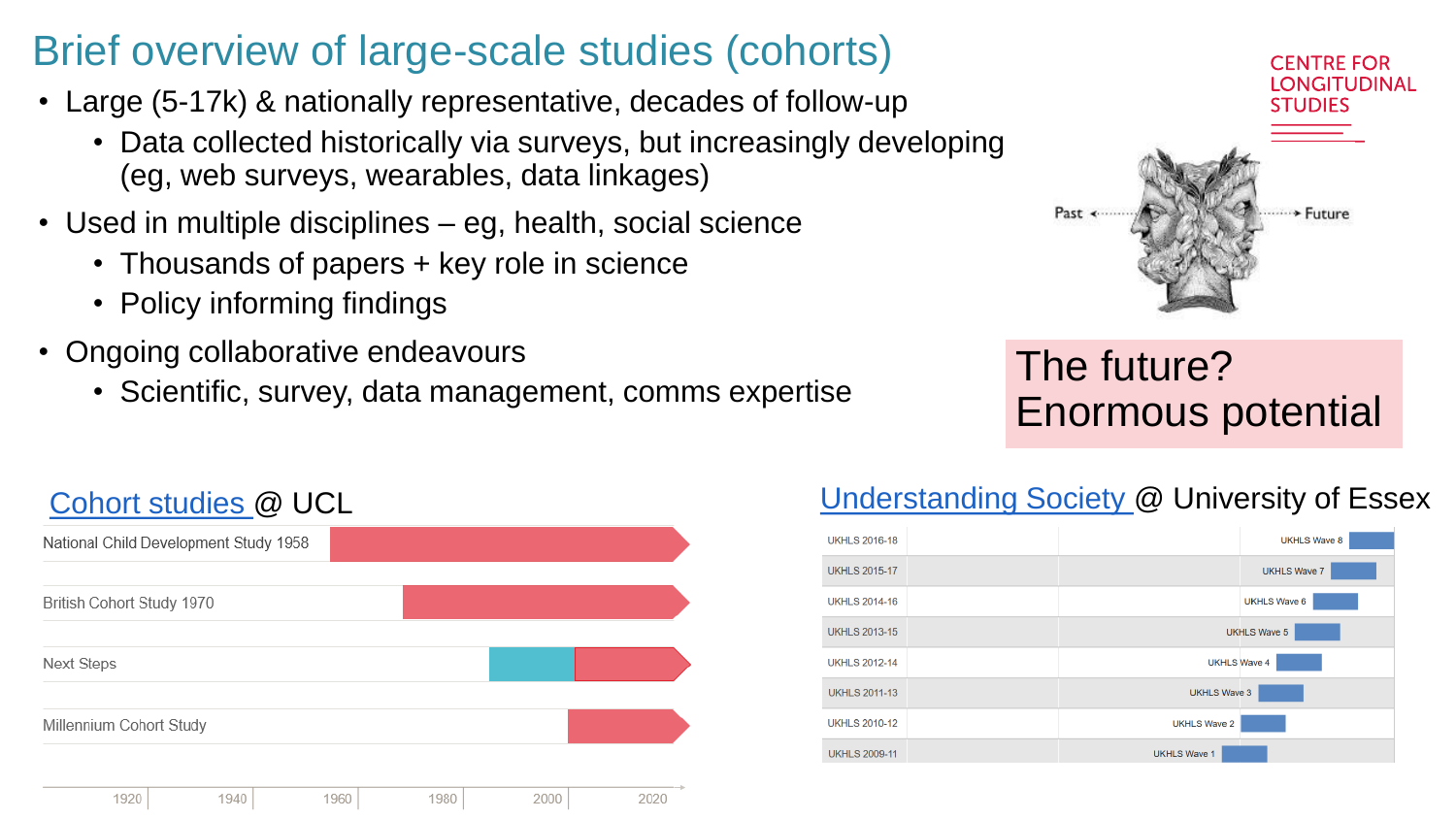## **Scientific themes at CLS**



- **IMPROVING SOCIAL MODILITY, and generational change**
- **Tackling the obesity challenge**
- Improving mental health across the whole of life
- **Cognitive development and cognitive decline**
- **Healthy ageing and productive working older lives**
- **Labour markets, and skills for the future in a digital economy**
- **Families and intra-household dynamics**
- **Political attitudes and trust in a turbulent age**

*Gender and ethnicity, early intervention; resilience and reversibility, social genomics*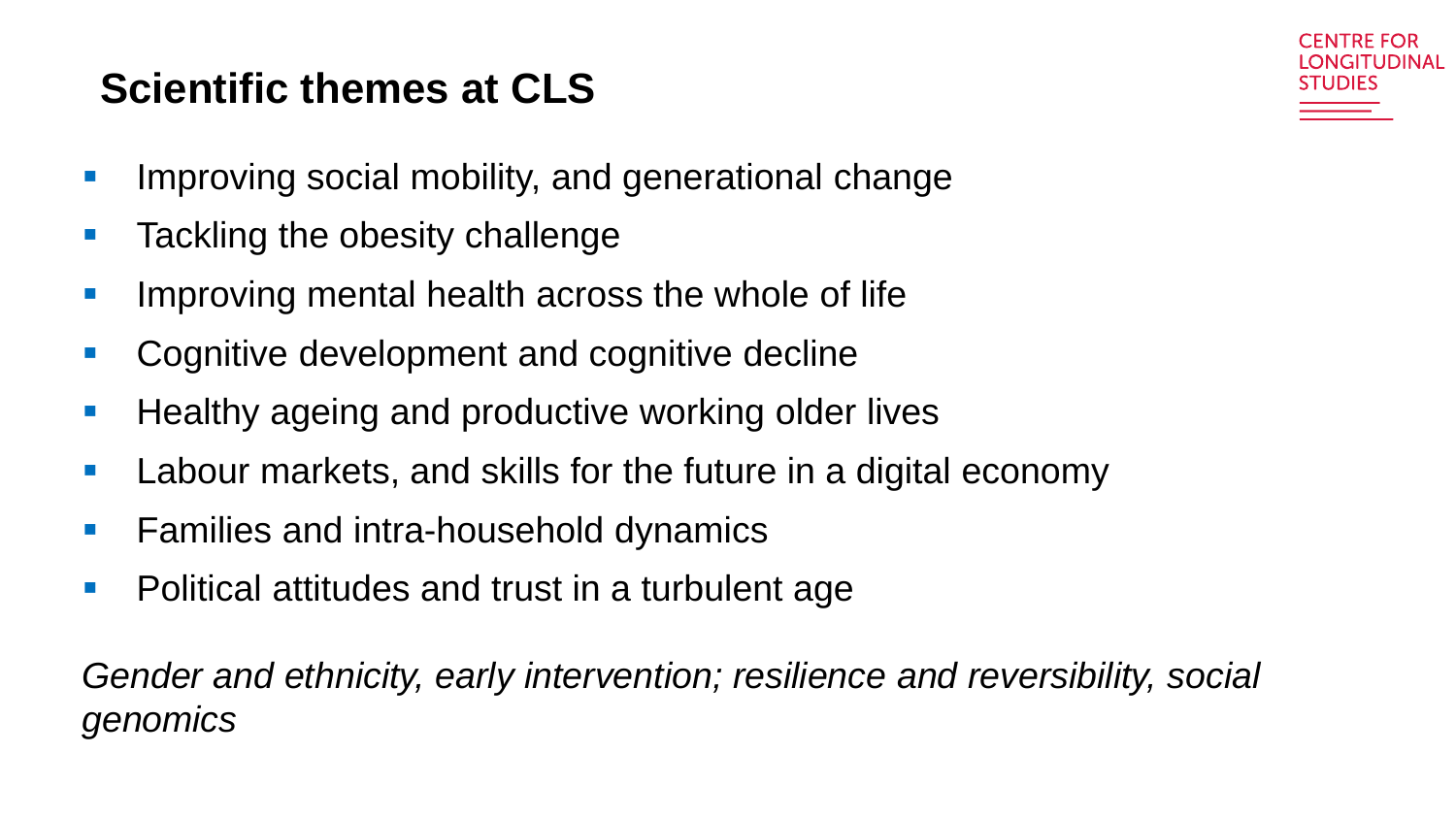## Some of the considerations when adding new tech to cohorts

- Clear scientific rationale?
- "New and shiny bias" and its opportunity cost
- **If last induce** I is the new method / device:
	- Accurate / precise?
	- Comparable with previous data collected?
	- Interpretable given masses of new data?
	- **Justifiable in terms of cost?**
- At the right point to add (a 'sweet spot' of demonstrated value/innovation/scalability)?

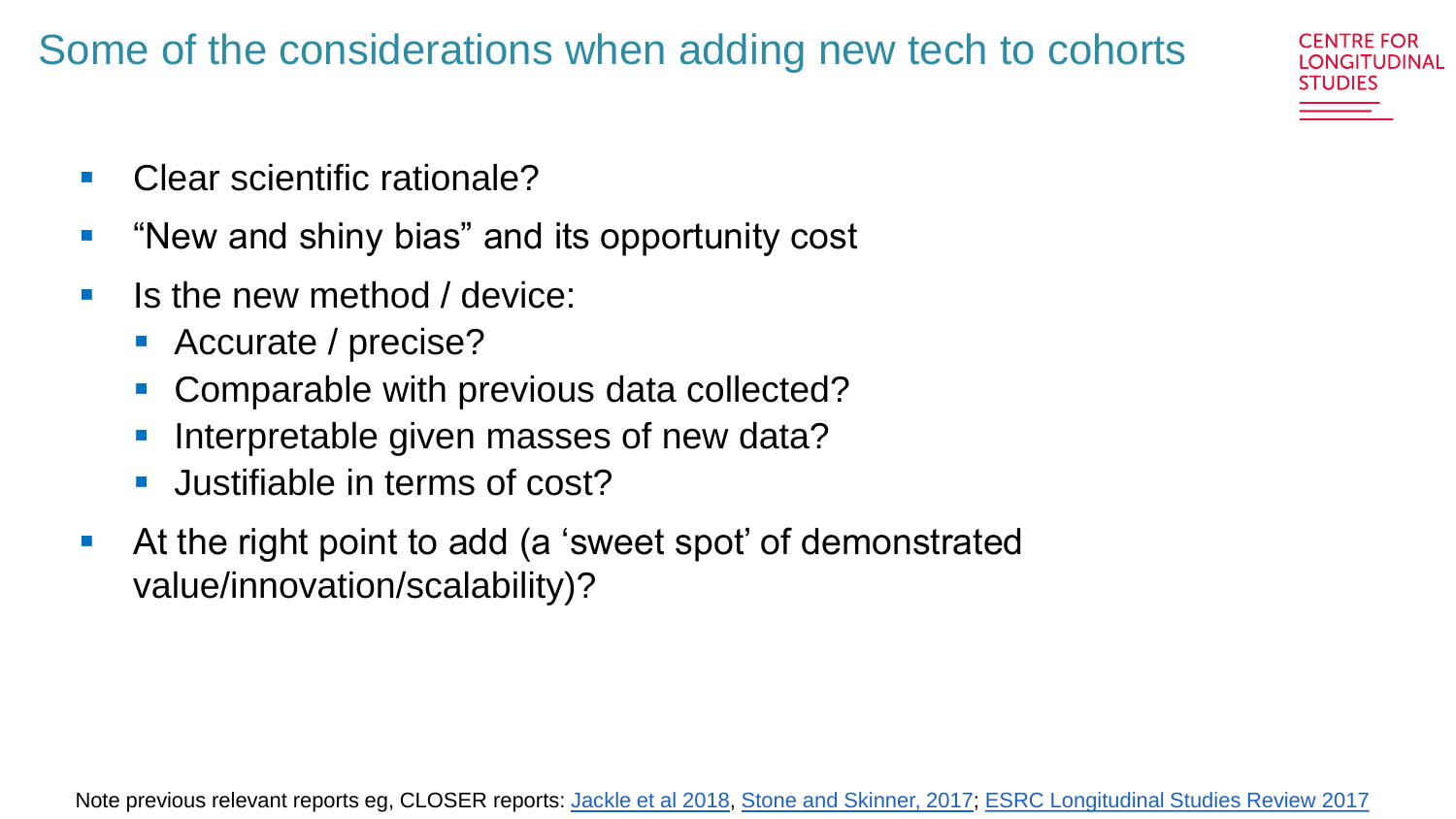#### **10:30 Welcome and brief overview** Dr David Bann, Centre for Longitudinal Studies **10:35 Presentation sessions 1 -** *Health and medical*

- Chair: Prof Ann Blandford, Deputy Director (Digital Health), UCL Institute of Healthcare Engineering **ENGILE**
- Boris Dimitrov, Checkpointcardio LTD
- Dr Mert Aral, Medopad Health
- Dimitry Alexeev, Atlas Biomed Group

#### **11:55 Refreshment break in the foyer space**

#### **12:10 Presentation sessions 2 -** *behaviours (physical activity, diet) and social media data*

- Chair: Prof Alun Hughes, MRC Unit for Lifelong Health and Ageing
- Dr Patrick Esser, Oxford Brookes University
- Dr Kirsten Rennie, MRC Epidemiology Unit, University of Cambridge
- Hannah Carpenter, Kantar
- Curtis Jessop, National Centre for Social Research

#### **13:30 Lunch in the foyer space**

#### **14:00 Tech demonstrations 1**

**15:00 Presentation sessions 3 -** *The wider environment and advances in survey data collection*

- Chair: Dr Emily Gilbert, Centre for Longitudinal Studies
- Adam Cooper, UCL STEaPP
- Dr Pippa Bailey, Ipsos MORI
- •David Wright, Kantar

#### **16:20 Tech demonstrations 2, drinks reception opens**

CENTRE FOR LONGITUDINAL **STUDIES**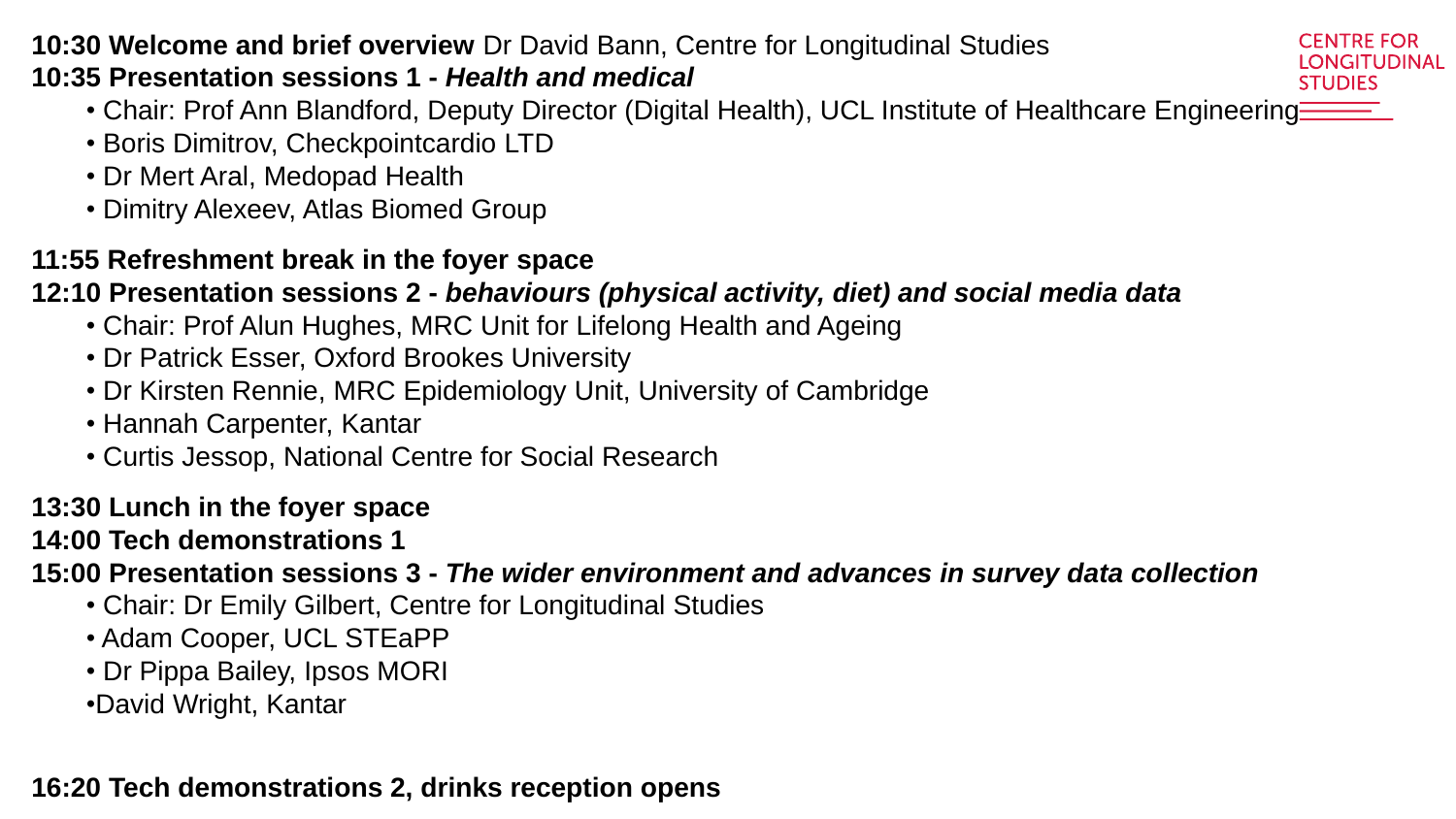### **Tech demos**



- **Telemonitoring:** Boris Dimitrov, Checkpointcardio LTD
- **Smartwatch:** Chris Stone, University of Bristol
- **Cardio health monitors:** Elaine Richmond, Qardio Europe Limited
- **Blood test for Alzheimer's disease**: Jérôme Braudeau, AgenT
- **Smart clothing: Toju Raine, KYMIRA**
- **Breathalyzer for disease detection**: Hazel Pinhiero, Owlstone Medical
- **Mobile data platforms:**
	- **Ifty Ahmed, Healthbit**
	- Matt Kepple, Makerble
- **Voice/speech data:** Rebecca Bright, Therapy Box
- **Cognition**: Emma Dominic, Cambridge Cognition Ltd